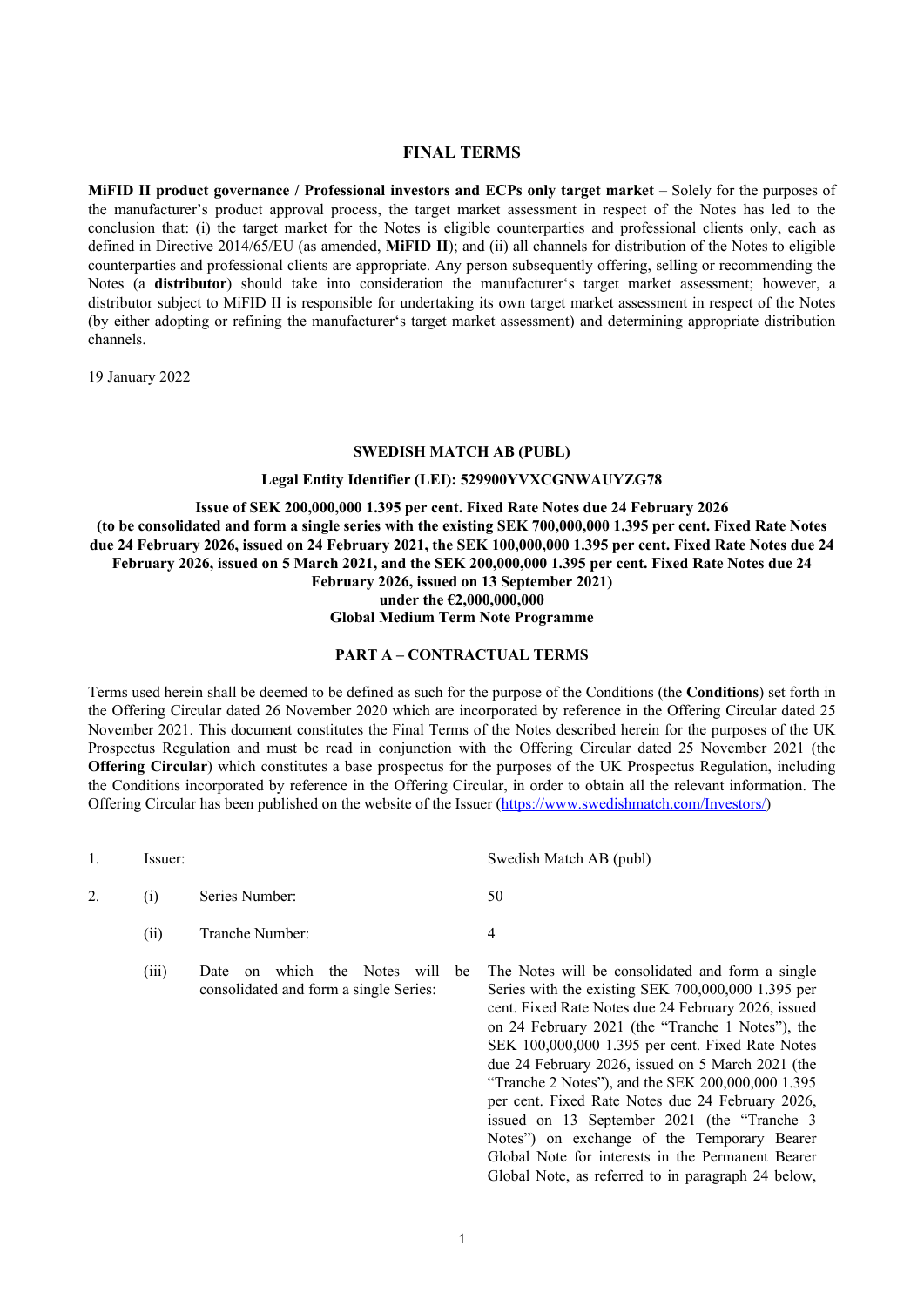which is expected to occur on or about 2 March 2022. 3. Specified Currency or Currencies: Swedish Kronor ("**SEK**") 4. Aggregate Nominal Amount: (i) Tranche: SEK 200,000,000 (ii) Series: SEK 1,200,000,000 5. Issue Price of Tranche: 98.547 per cent. of the Aggregate Nominal Amount plus accrued interest from and including 24 February 2021 6. (i) Specified Denominations: SEK 2,000,000 and integral multiples of SEK 1,000,000 in excess thereof up to and including SEK 3,000,000. No Notes in definitive form will be issued with a denomination above SEK 3,000,000 (ii) Calculation Amount: SEK 1,000,000 7. (i) Issue Date: 21 January 2022 (ii) Interest Commencement Date: 24 February 2021 8. Maturity Date: 24 February 2026 9. Interest Basis: 1.395 per cent. Fixed Rate (see paragraph 14 below) 10. Redemption Basis: Subject to any purchase and cancellation or early redemption, the Notes will be redeemed on the Maturity Date at 100.00 per cent. of their nominal amount 11. Change of Interest Basis: Not Applicable 12. Put/Call Options: Change of Control Put (see paragraph 21 below) 13. Date Board approval for issuance of Notes Not Applicable obtained: **PROVISIONS RELATING TO INTEREST (IF ANY) PAYABLE** 14. Fixed Rate Note Provisions **Applicable** (i) Rate(s) of Interest: 1.395 per cent. per annum payable in arrear on each Interest Payment Date (ii) Interest Payment Date(s): 24 February in each year, commencing 24 February 2022 up to and including the Maturity Date

(iii) Fixed Coupon Amount(s): SEK 13,950 per Calculation Amount

(iv) Broken Amount(s): Not Applicable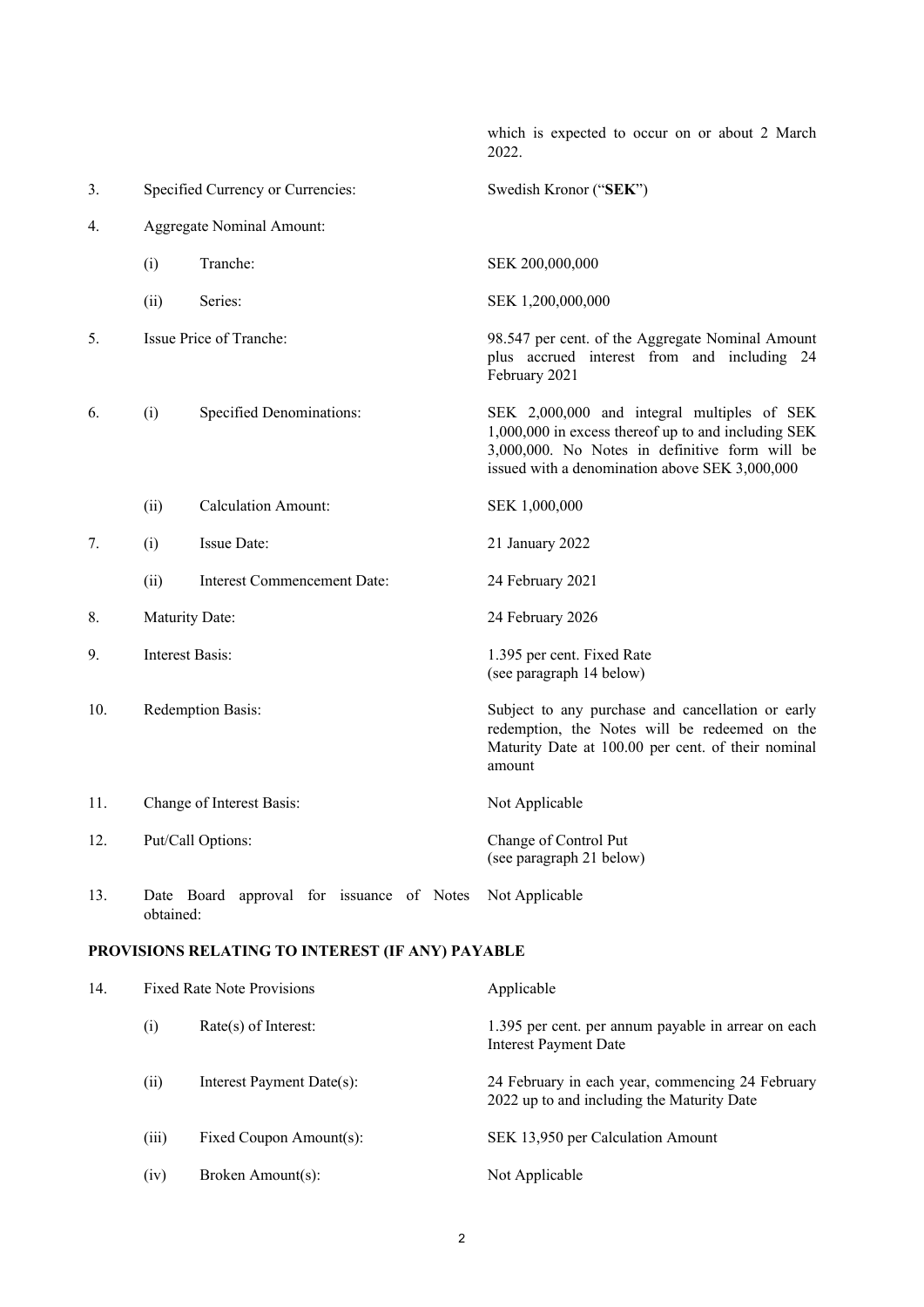|                                   | (v)                                                                                                           | Day Count Fraction:            | 30/360                               |  |  |
|-----------------------------------|---------------------------------------------------------------------------------------------------------------|--------------------------------|--------------------------------------|--|--|
|                                   | (vi)                                                                                                          | Determination Date(s):         | Not Applicable                       |  |  |
| 15.                               |                                                                                                               | Floating Rate Note Provisions  | Not Applicable                       |  |  |
| 16.                               | Zero Coupon Note Provisions                                                                                   |                                | Not Applicable                       |  |  |
| PROVISIONS RELATING TO REDEMPTION |                                                                                                               |                                |                                      |  |  |
| 17.                               | Issuer Call                                                                                                   |                                | Not Applicable                       |  |  |
| 18.                               |                                                                                                               | Issuer Residual Call:          | Not Applicable                       |  |  |
| 19.                               |                                                                                                               | Make-Whole Redemption:         | Not Applicable                       |  |  |
| 20.                               | Investor Put                                                                                                  |                                | Not Applicable                       |  |  |
| 21.                               |                                                                                                               | Change of Control Put          | Applicable                           |  |  |
| 22.                               |                                                                                                               | <b>Final Redemption Amount</b> | SEK 1,000,000 per Calculation Amount |  |  |
| 23.                               | Early Redemption Amount of each Note payable on<br>redemption for taxation reasons or on event of<br>default: |                                | SEK 1,000,000 per Calculation Amount |  |  |

# **GENERAL PROVISIONS APPLICABLE TO THE NOTES**

| 24. | Form of Notes                                                           | <b>Bearer Notes</b>                                                                                                                                                                                                                         |  |
|-----|-------------------------------------------------------------------------|---------------------------------------------------------------------------------------------------------------------------------------------------------------------------------------------------------------------------------------------|--|
|     |                                                                         | Temporary Bearer Global Note exchangeable for a<br>Permanent Bearer Global Note which is<br>exchangeable for definitive Bearer Notes only upon<br>an Exchange Event.                                                                        |  |
|     |                                                                         | Notes shall not be physically delivered in Belgium,<br>except to a clearing system, a depository or other<br>institution for the purpose of their immobilisation in<br>accordance with article 4 of the Belgian Law of 14<br>December 2005. |  |
| 25. | Additional Financial Centre(s)                                          | Not Applicable                                                                                                                                                                                                                              |  |
| 26. | Talons for future Coupons to be attached to<br>Definitive Bearer Notes: | N <sub>o</sub>                                                                                                                                                                                                                              |  |

Signed on behalf of Swedish Match AB (publ):

By: ............................................................... *Duly authorised*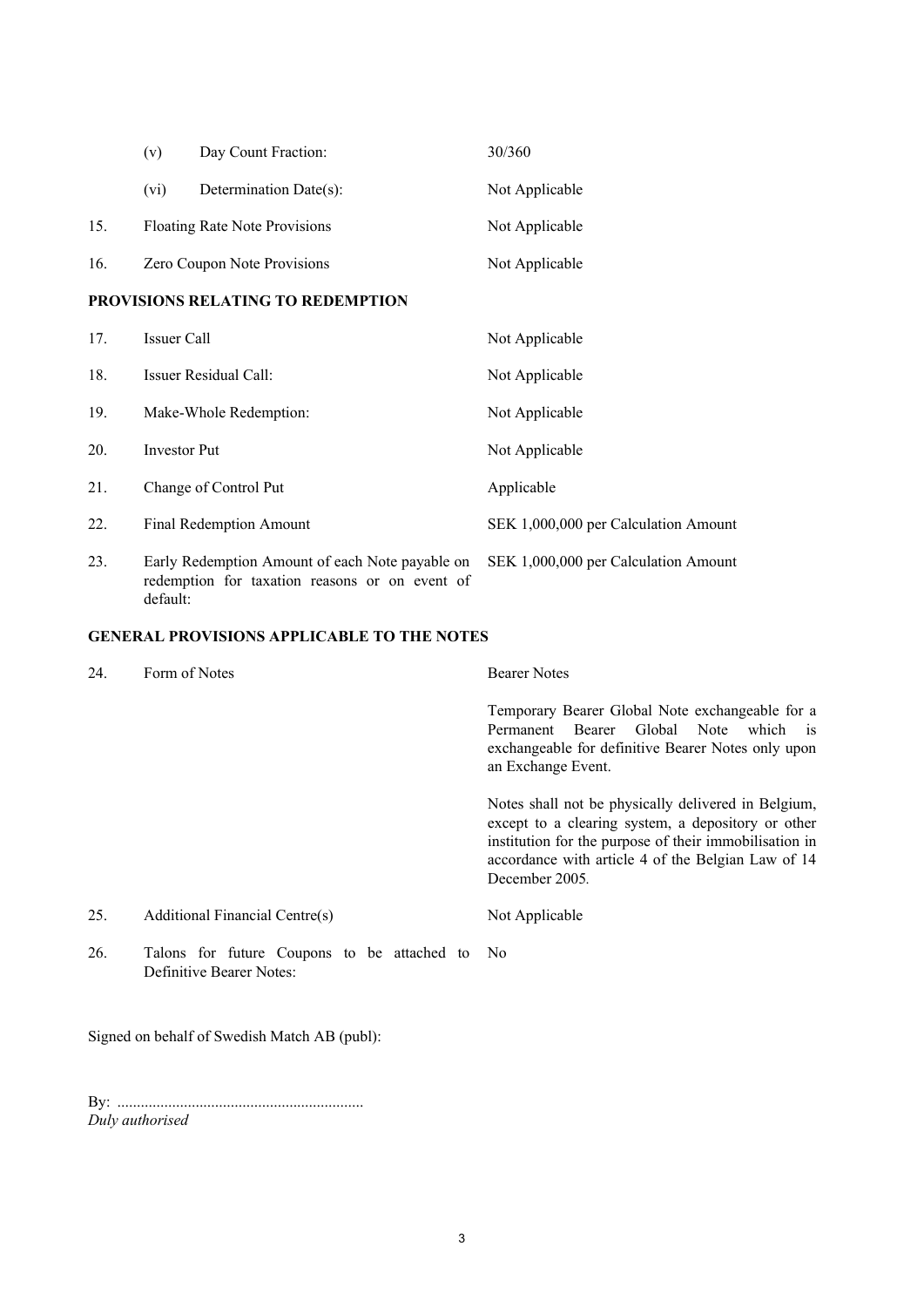### **PART B – OTHER INFORMATION**

## **1. LISTING AND ADMISSION TO TRADING**

(i) Listing and Admission to trading: Application has been made by the Issuer (or on its behalf) for the Notes to be admitted to trading on the London Stock Exchange's main market and listing on the Official List of the FCA with effect from the Issue Date. (ii) Estimate of total expenses related to admission to trading: GBP 500 **2. RATINGS** Ratings The following ratings reflect ratings assigned to Notes of this type issued under the Programme generally: Moody's Investors Service (Nordics) AB: Baa2 S&P Global Ratings Europe Limited: BBB Moody's in its 26 January 2021 publication entitled "Rating Symbols and Definitions "describe a credit rating of "Baa2" in the following terms "Obligations rated Baa are judged to be medium-grade and subject to moderate credit risk and a such may possess a certain speculative characteristics. Moody's appends numerical modifiers 1,2 and 3 to each generic rating classification from Aa through Caa. The modifier 1 indicates that the obligation ranks in the higher end of its generic rating category, the modifier 2 indicates a mid-range ranking, and the modifier 3 indicates a ranking in the lower end of that generic rating category". S&P in its 5 January 2021 publication entitled "S&P Global Ratings Definitions" describe a credit rating of "BBB" in the following terms "An obligation

rated 'BBB' exhibits adequate protection parameters. However, adverse economic conditions or changing circumstances are more likely to weaken the obligor's capacity to meet its financial commitments on the obligation."

# **3. INTERESTS OF NATURAL AND LEGAL PERSONS INVOLVED IN THE ISSUE**

Save for the fees payable to the Dealer, so far as the Issuer is aware, no person involved in the issue of the Notes has an interest material to the offer. The Dealer and its affiliates have engaged, and may in the future engage, in investment banking and/or commercial banking transactions with, and may perform other services for, the Issuer and its affiliates in the ordinary course of business.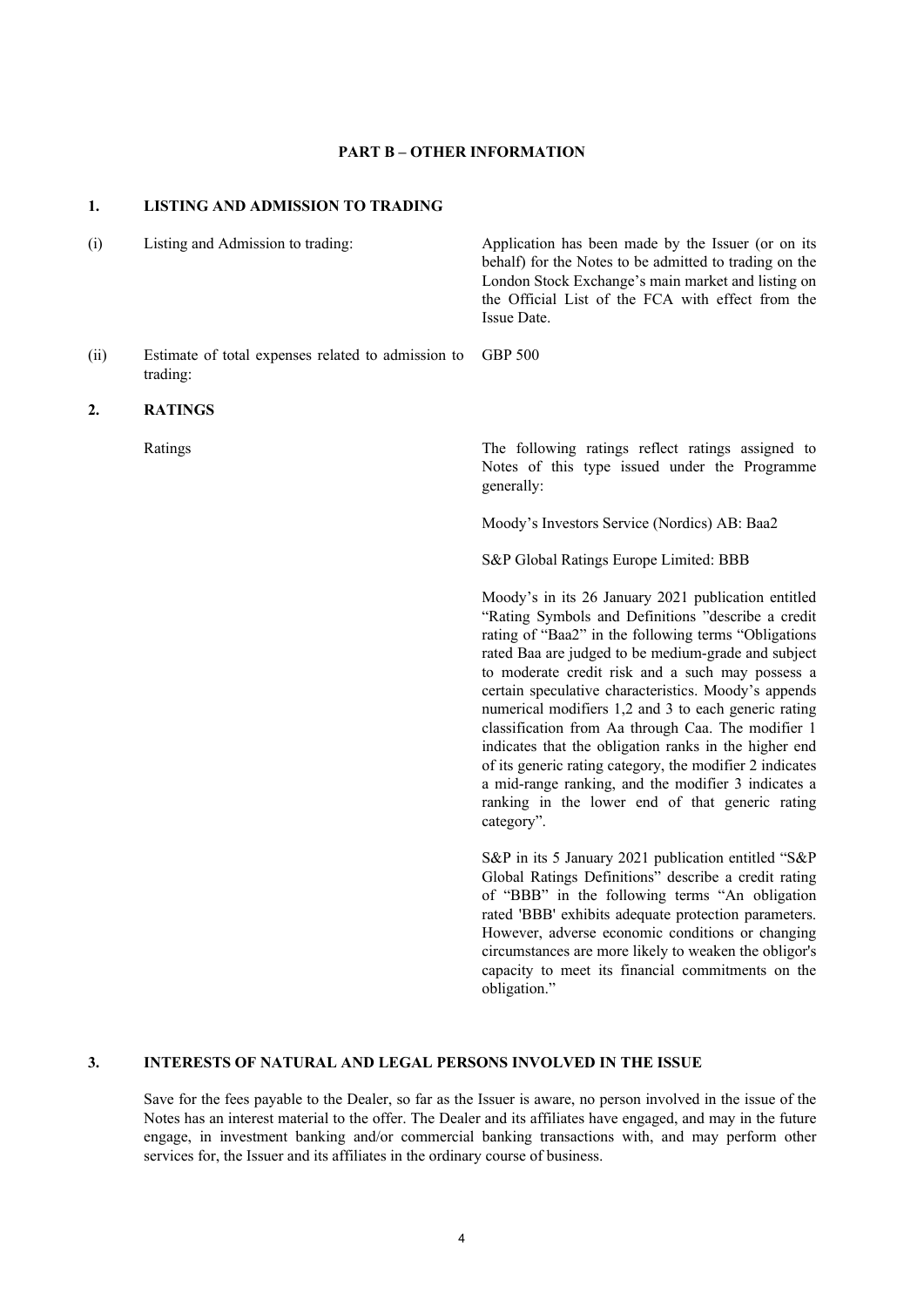Indication of yield: 1.766 per cent. per annum The yield is calculated at the Issue Date on the basis of the Issue Price. It is not an indication of future yield. **5. REASONS FOR THE OFFER AND ESTIMATED NET PROCEEDS** (i) Reasons for the offer: See "Use of Proceeds" in the Offering Circular (ii) Estimated net proceeds: SEK 199,434,250 **6. OPERATIONAL INFORMATION** (i) ISIN: Temporary ISIN XS2435651547 to be consolidated and form a single Series with the existing ISIN XS2306815114 on the exchange of the Temporary Bearer Global Note for interest in the Permanent Bearer Global Note, as referred to in Part A, paragraph 2(iii) above. (ii) Common Code: Temporary Common Code 243565154 to be consolidated and form a single Series with the existing Common Code 230681511 on the exchange of the Temporary Bearer Global Note for interest in the Permanent Bearer Global Note, as referred to in Part A, paragraph 2(iii) above. (iii) CUSIP: Not Applicable (iv) CINS: Not Applicable (v) CFI: See the website of the Association of National Numbering Agencies (ANNA) or alternatively sourced from the responsible National Numbering Agency that assigned the ISIN (vi) FISN: See the website of the Association of National Numbering Agencies (ANNA) or alternatively sourced from the responsible National Numbering Agency that assigned the ISIN (vii) Any clearing system(s) other than DTC, Euroclear Bank SA/NV and Clearstream Banking S.A. and the relevant identification number(s): Not Applicable (viii) Names and addresses of additional Paying Not Applicable Agent(s) (if any): (ix) Registrar: Not Applicable **7. DISTRIBUTION**